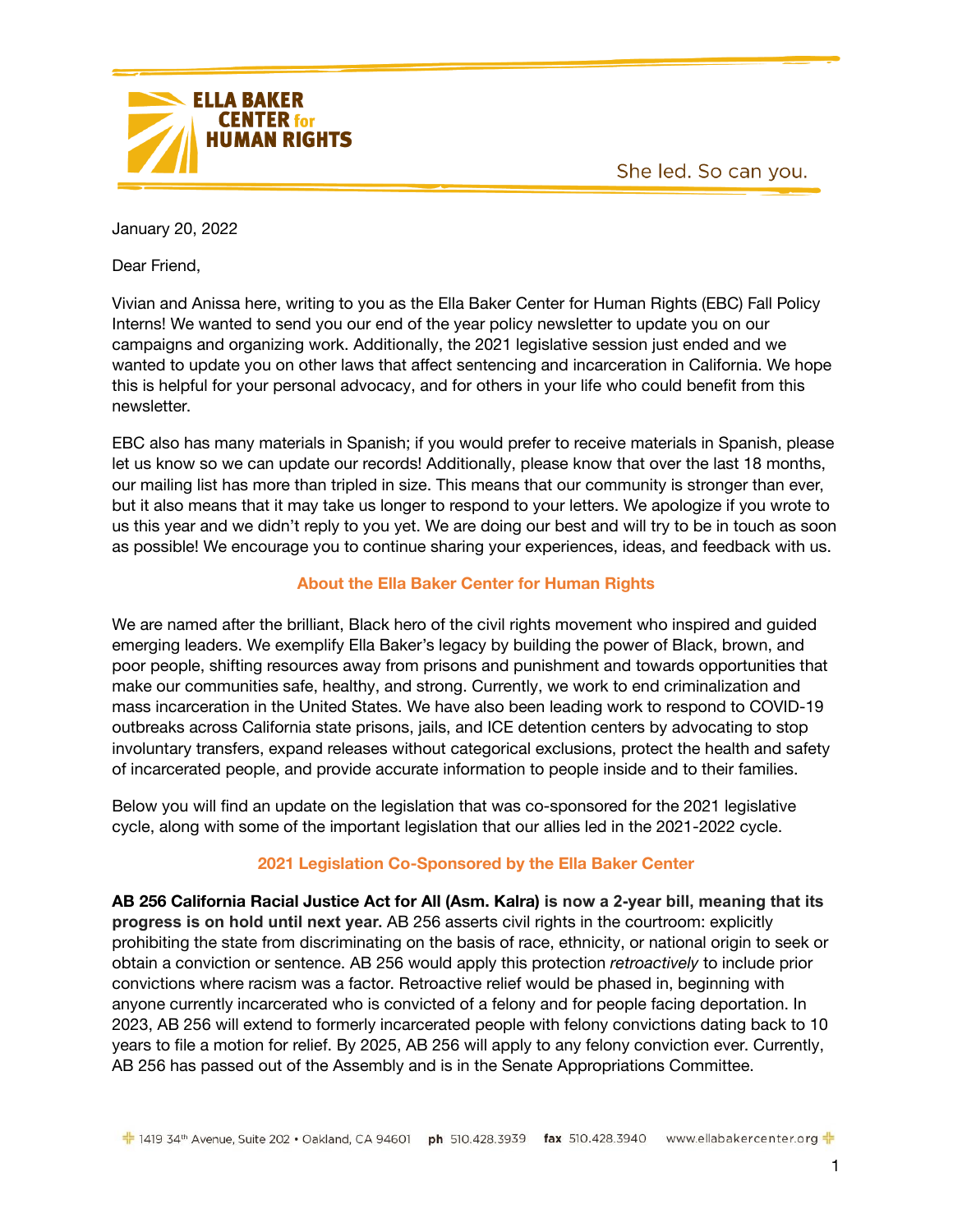**AB 292 Access to Programming Act (Asm. Stone) was passed and signed by the Governor, making it law!** AB 292 reduces barriers to programming, like interruptions due to transfers, quarantines, lockdowns and conflicting work assignments. It encourages more hours of programming available to all people incarcerated under CDCR, despite their security level or length of sentence. It ensures alternatives to in-person programming are offered and that those alternatives do not limit or negatively affect the quality or quantity of in-person programming. Unfortunately, the bill was amended to remove provisions establishing a pathway for people serving convictions for either nonviolent or violent offenses to earn the same amount of good conduct credits once their VIO administrative determinant is removed.

**SB 483 Repeal Ineffective Sentence Enhancements (RISE) Act (Sen. Allen) was passed and signed by the Governor, making it law!** Effective Jan. 1, 2022, this bill will reduce prison and jail populations by retroactively applying the repeal of the three-year (SB 180, 2017) and one-year (SB 136, 2019) sentence enhancements. This bill requires CDCR and Sheriffs to identify folks with these enhancements and provide their information to resentencing courts by July 1st, 2022 -- for individuals who have served their base term and are currently serving a sentence based on an enhancement -- and by December 31, 2023 for all other individuals. Every person has a right to a resentencing hearing with the presumption that their sentence enhancements will be removed. This presumption can be overcome and the same sentence can be reimposed, but a higher sentence cannot be. Individuals can also request a lower sentence based on additional changes in law or other mitigating factors and counsel must be appointed.

**SB 300 Sentencing Reform Act of 2021 (Sen. Cortese) is now a 2-year bill, meaning that its progress is on hold until next year.** This bill would reform California's unjust "felony murder special circumstances" law to ensure that the death penalty or LWOP would not be imposed on those who did not kill a person, or who as an accomplice did not intend that a person die. It will restore the judge's discretion to strike a 'special circumstances' enhancement. Unfortunately, the bill was amended to remove the section that provided for resentencing of persons currently in prison with a LWOP or death sentence. Currently, it has passed out of the Senate and is in the Assembly.

## **Other Bills Enacted Into Law**

*These bills were passed by the state legislature and signed by the Governor, making them law. Unless otherwise stated, the following laws go into effect on January 1, 2022.*

**[AB 124](https://leginfo.legislature.ca.gov/faces/billNavClient.xhtml?bill_id=202120220AB124) (Asm. Kamlager) Second Look 1170(d) Resentencing Act** requires the court to consider intimate partner violence and other traumatic experiences as contributing factors in sentencing and resentencing decisions. If the trauma of those experiences affected the defendant's crime of conviction, it would require the court to sentence them to the lowest possible sentence. Unfortunately, it was amended to exclude provisions that would have allowed currently incarcerated people to refer themselves for resentencing.

**AB 333 (Asm. Kamlager) STEP Forward Act** will limit the use of gang enhancements by narrowing the scope of what is considered a "criminal gang" and what are defined as "criminal gang activities." Namely, it would remove burglary, looting, felony vandalism, and specified personal identity fraud violations from the crimes that define a pattern of criminal gang activity.

**AB 518 (Asm. Wicks) Violations Punishable in Different Ways** will end the requirement that a person be punished under the law with the longest possible term of imprisonment possible.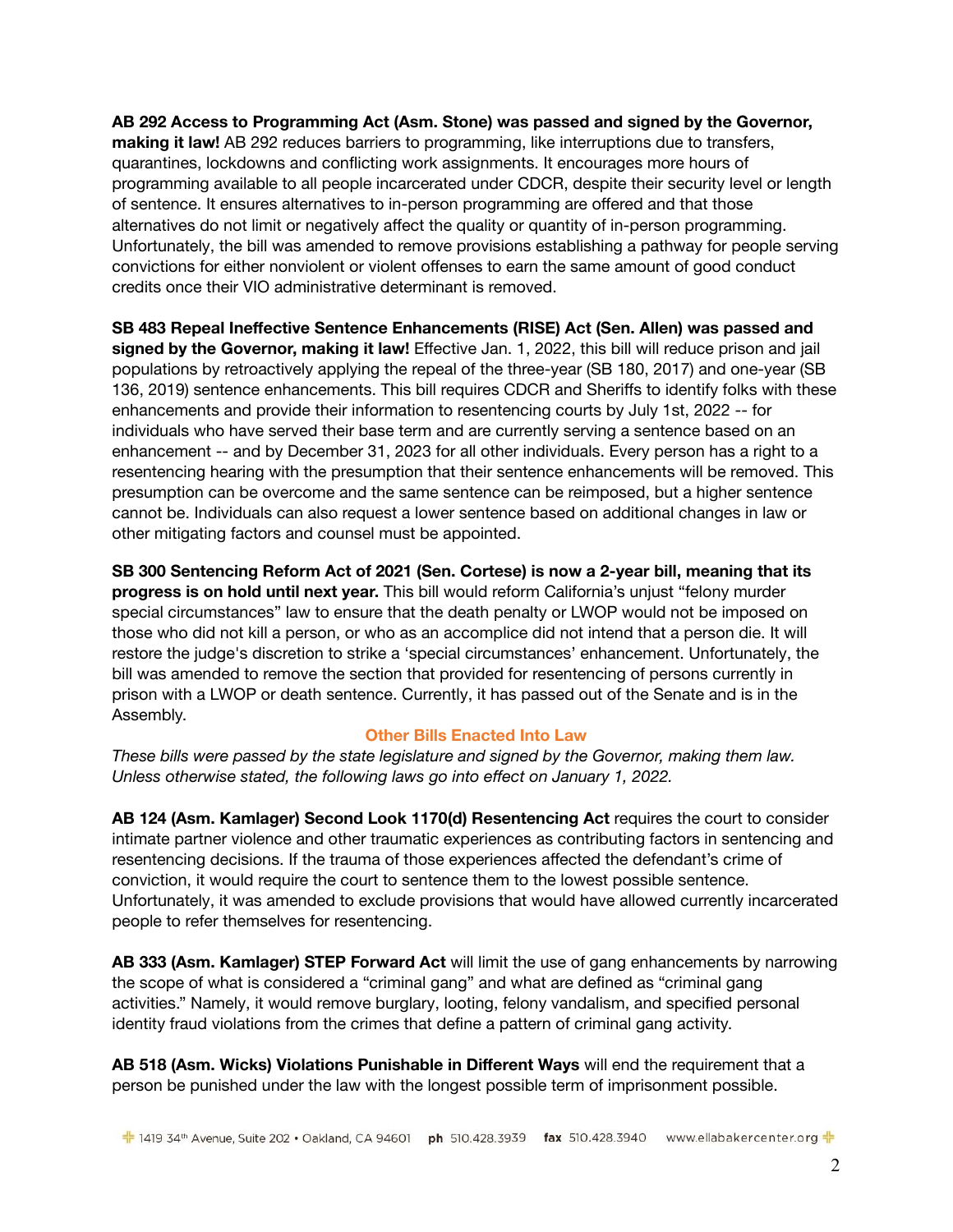**[AB 624](https://leginfo.legislature.ca.gov/faces/billTextClient.xhtml?bill_id=202120220AB624) (Asm. Bauer-Kahan) Youth Fair Process Act** strengthens the existing mechanism for review of a juvenile court's order transferring a youth from juvenile to adult court. This legislation requires appellate courts to immediately review on appeal a transfer decision if the youth's lawyer files within 30 days of the trial court's order.

**[AB 1540](https://leginfo.legislature.ca.gov/faces/billNavClient.xhtml?bill_id=202120220AB1540) (Asm. Ting) Ensuring Due Process & Equity in CA Resentencing Laws** addresses implementation issues of Penal Code section 1170(d)(1) by ensuring that an incarcerated person is notified about their resentencing referral, creating court deadlines and the right to counsel, providing a presumption in favor of resentencing for all law enforcement referrals, and clarifying that a judge can reduce a charge to a lesser-included or lesser-related offense. The bill will also give the Attorney General the power to recommend a person for resentencing when they prosecuted the case, and move PC § 1170(d)(1) to its own new Penal Code section (1170.03) to clarify the law.

**[SB 73](https://leginfo.legislature.ca.gov/faces/billNavClient.xhtml?bill_id=202120220SB73) (Sen. Wiener) Repealing Mandatory Jail Sentences for Nonviolent Drug Offenses** will repeal mandatory minimum sentences for persons convicted of specified nonviolent drug offenses and provide judges with the discretion to grant probation.

**SB 81 (Sen. Skinner) Make the Crime Match the Time** aims to provide guidance on when judges may apply sentence enhancements by clarifying the parameters a judge must follow to improve fairness in sentencing and help ensure that penalties more closely reflect the circumstances of the crime. SB 81 establishes a presumption that judges should not apply enhancements unless there is clear and convincing evidence that not using the enhancement would endanger the public.

**[SB 317](https://leginfo.legislature.ca.gov/faces/billNavClient.xhtml?bill_id=202120220SB317) (Sen. Stern) Credit for Placement in Mental Hospital** will permit application of conduct credits for persons confined in a state hospital or other mental health treatment facility pending their return of mental competency. The bill would authorize a court, upon finding the defendant incompetent to stand trial, to suspend the proceedings and take certain actions, including granting diversion not to exceed one year. It also modifies existing procedures relating to a finding of mental incompetence for misdemeanor defendants.

**[SB 383](https://leginfo.legislature.ca.gov/faces/billTextClient.xhtml?bill_id=202120220SB383) (Sen. Cortese) The Juvenile Justice Diversion Act** seeks to expand opportunities for youth who commit nonviolent felonies by increasing access to diversion programs. This includes giving access to youth that may have sold, possessed, or distributed controlled substances.

**SB 416 (Sen. Hueso) Incarcerated Students' Bill of Rights Act** will provide incarcerated students protections while they seek post-secondary education by protecting access to face-to-face classroom-based instruction or distance-learning courses that meet the entrance standards. The bill would also require incarcerated students who are enrolled in full-time college programs to be deemed by CDCR to be assigned to a full-time work or training assignment, rather than having to combine their full-time college program with a half-time work or career program.

**SB 775 (Sen. Becker) Expansion of SB 1437 Limit on Felony Murder** allows people convicted via the felony murder rule to petition for resentencing or appeal if they were prosecuted for murder, attempted murder, or voluntary manslaughter. Folks can petition for resentencing (or challenge on direct appeal) if they were prosecuted under the natural and probable consequences doctrine or the theory where malice is imputed to a person based solely on their participation in a crime.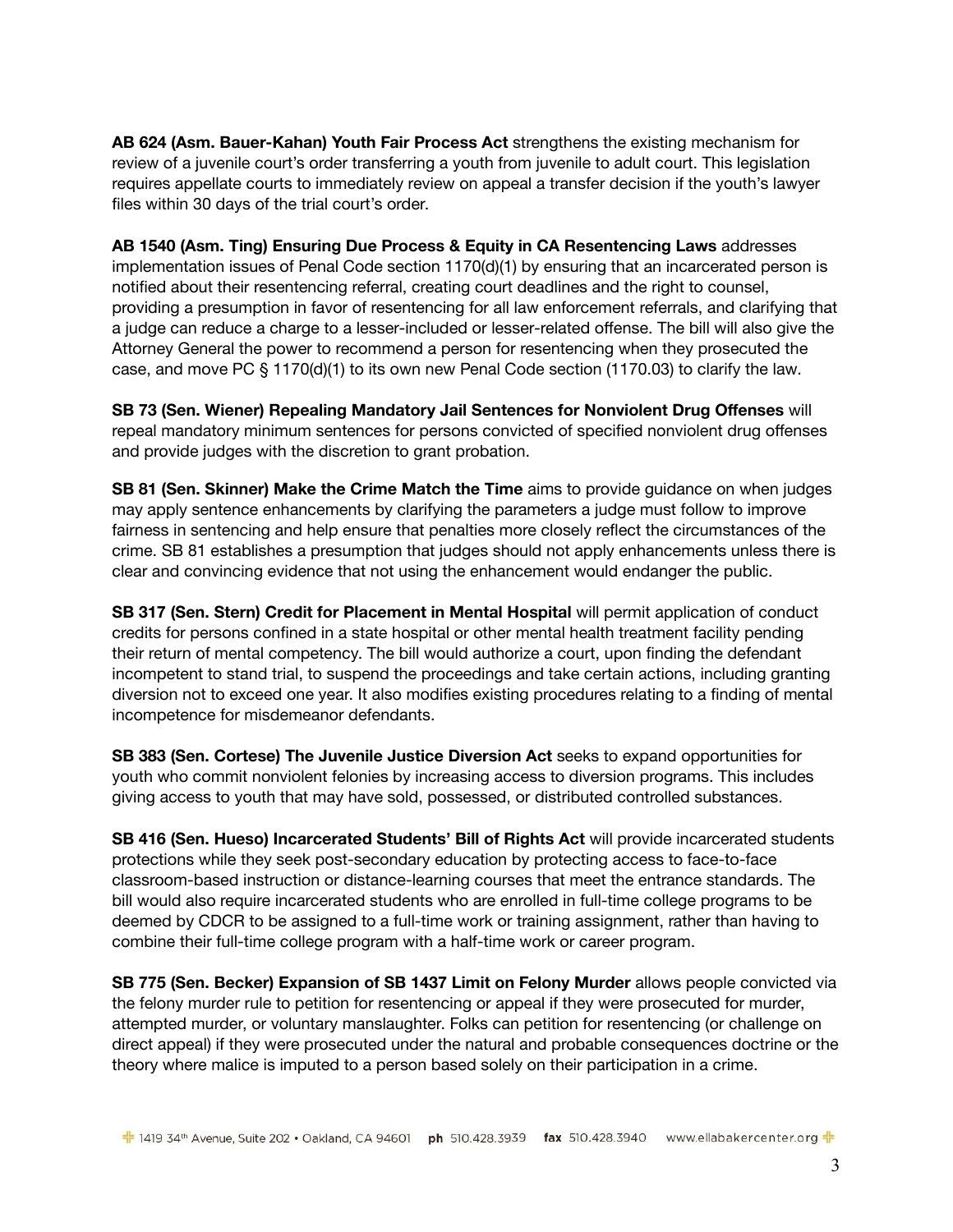#### **Other 2-Year Bills**

*These are 2-year bills, meaning that they will be on the inactive file until the beginning of January 2022 when they can be reintroduced for votes.*

**[AB 503](https://leginfo.legislature.ca.gov/faces/billNavClient.xhtml?bill_id=202120220AB503) (Asm. Stone) End "Endless Probation" for CA Youth** will create statutory guidelines to tailor the length of time youth spend on probation and ensure that the probation conditions are developmentally appropriate. It would also remove the authority of a county board of supervisors to impose restitution fees on youth.

**[AB 679](https://leginfo.legislature.ca.gov/faces/billNavClient.xhtml?bill_id=202120220AB679) (Asm. Friedman) Testimony of In-Custody Informants** will make testimony or information obtained by an in-custody informant inadmissible in a felony prosecution if it was obtained in exchange for a grant or promise by an attorney representing the state. The bill would also expand the definition of "in-custody information" to include when the informant and the suspect/defendant are in custody of law enforcement, in any custodial setting.

**AB 717 (Asm. Stone) Expanding the California Identification Program** will provide all people released from the custody of CDCR the chance to receive legal photo identification before their reentry into society. Amended such that people being released who didn't have a Cal ID card or driver's license before release will receive a Cal ID card, while people who already had a driver's license will be offered a duplicate or renewal driver's license.

**[AB 937](https://leginfo.legislature.ca.gov/faces/billNavClient.xhtml?bill_id=202120220AB937) (Asm. Carrillo) VISION Act** will prohibit any state or local agency from arresting or facilitating the arrest or transfer to ICE detention centers. It would also end CDCR's mandate to implement procedures to identify all undocumented incarcerated people in their custody and restricts local and state governments from sharing immigrant status information.

**[AB 960](https://leginfo.legislature.ca.gov/faces/billNavClient.xhtml?bill_id=202120220AB960) (Asm. Ting) Expand Medical Parole** would create a panel at each institution, composed of a department psychologist, primary care provider, and representative from California Correctional Health Care Services, to be the state's authority on medical parole decisions. The bill would expand qualifying criteria for medical parole, establish a new medical parole process, and remove CDCR's authority to return an individual to custody if they are no longer eligible for medical parole.

**[SB 731](https://leginfo.legislature.ca.gov/faces/billNavClient.xhtml?bill_id=202120220SB731) (Sen. Durazo) Sunset of Criminal Convictions** will create a comprehensive process to automatically seal conviction and arrest records in California once a person has fully completed their sentence and successfully gone two years without law enforcement contact, expanding this relief to people who were convicted of a felony on or after January 1, 2005. Records of arrests that didn't result in a conviction, including for felonies, would also be automatically sealed.

**ACA 3 (Sen. Kamlager) Involuntary Solitude** will amend the California Constitution to remove the conditional language that states slavery and involuntary servitude is prohibited "except to punish crime." This would thereby abolish slavery and involuntary servitude without exception.

## **Bills that are Stalled**

*These bills are technically still active, but have not yet made substantial progress through their first legislative house. They have a deadline that they must move forward by early spring 2022, and we will provide more updates on them as we learn more about their status.*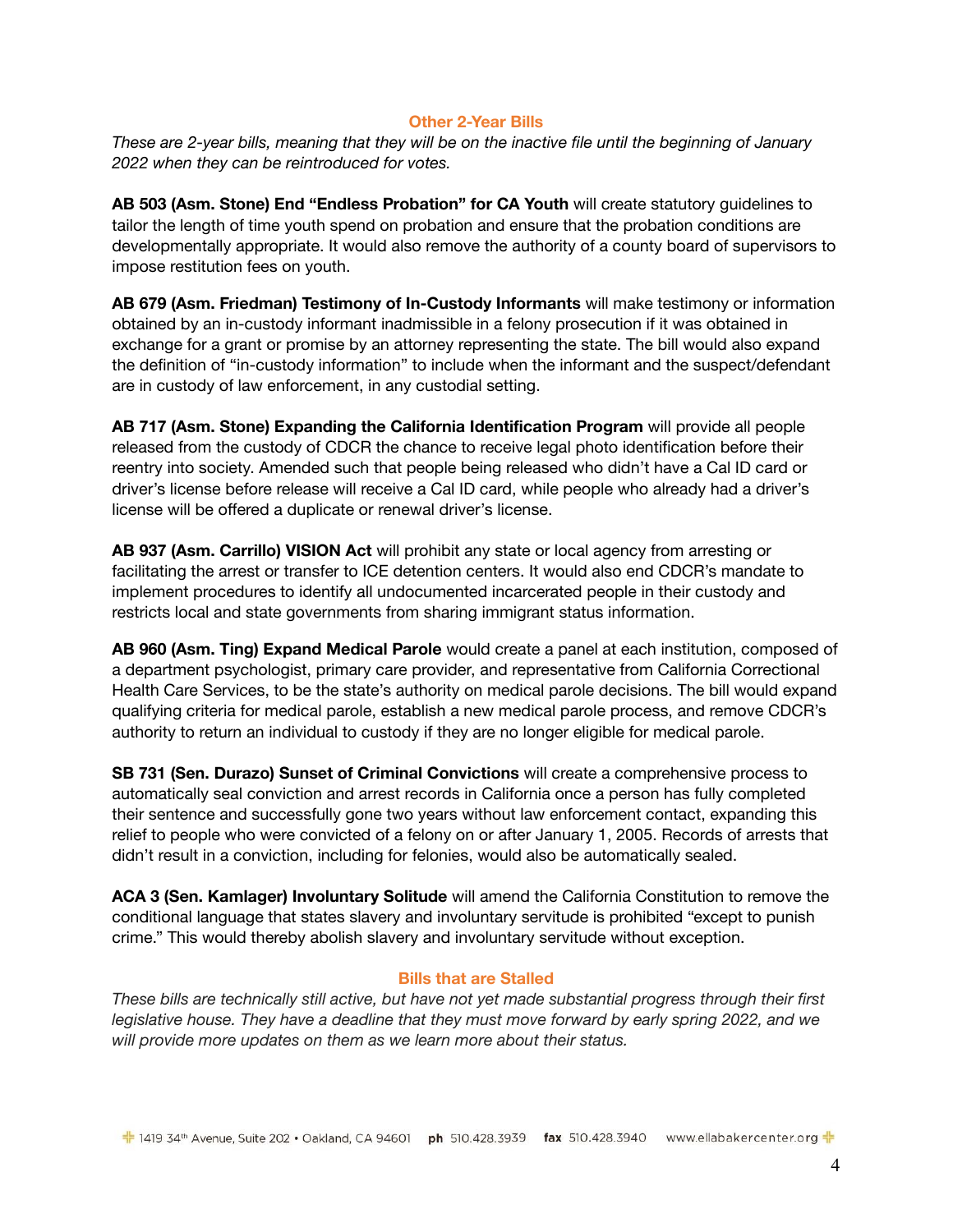**[AB 329](https://leginfo.legislature.ca.gov/faces/billNavClient.xhtml?bill_id=202120220AB329) (Asm. Bonta) The Pretrial Justice Reform Act** creates a more fair pretrial system by ensuring that people accused do not remain in custody simply because they cannot afford bail. The bill will set bail at \$0 for most misdemeanors and low-level felonies.

**SB 82 (Skinner) Petty Theft** will define first degree petty theft as taking \$950 or less of property without a deadly weapon or causing great bodily injury. It would require these thefts be charged as petty theft, which is a misdemeanor, rather than burglary or robbery. It categorizes all other petty theft as second-degree petty theft. Finally, it would allow someone who has been convicted of robbery to petition the court to vacate their conviction or resentence them if their actions would be considered petty theft under the new law.

**[SB 481](https://leginfo.legislature.ca.gov/faces/billNavClient.xhtml?bill_id=202120220SB481) (Sen. Durazo) Sentencing: Special Circumstances** will allow people serving a LWOP sentence for an offense that was committed when they were under 25 years old to petition the court to recall and resentence them to a lesser sentence. This would include people with a conviction that includes torture or in which the victim was a public safety official, including a firefighter or police officer. This bill creates a youth offender parole hearing for the purpose of reviewing the parole suitability of any person under 25 years old at the time of the alleged offense.

# **Bills that Died in 2021**

*These bills died in committee or on the floor, or were passed by the legislature and then vetoed by the Governor. They can be taken up again in the future, but will need to start the process over again.*

**AB 990 (Asm. Santiago) Keeping Families Connected** would have strengthened visiting rights in California's state prisons by making them a civil right. The bill was amended to focus on removing specific barriers to visiting by prohibiting denials of visiting based on: a rule violation that did not occur during visiting with the affected visitor; errors or omissions on a visiting application if the information is in the applicant's DOJ criminal background report; and the visitor's or incarcerated person's contact history with law enforcement except for serious violations of visiting rules. This bill was passed by both houses of the legislature, but vetoed by the Governor.

**[AB 1224](https://leginfo.legislature.ca.gov/faces/billNavClient.xhtml?bill_id=202120220AB1224) (Asm. Levine) Restore Power to Dismiss Special Circumstances** would have restored the power of judges to dismiss special circumstances after a jury verdict and goes further by requiring dismissal in many circumstances, including if it has been more than 20 years since the conviction and the individual has not been charged with any violent acts since.

**[AB 1509](https://leginfo.legislature.ca.gov/faces/billNavClient.xhtml?bill_id=202120220AB1509) (Asm. Lee) Anti-Racism Sentencing Reform Act** would have eliminated most gun enhancements and reduced all others to 1/2/3 years while allowing for retroactive relief.

**[SB 243](https://leginfo.legislature.ca.gov/faces/billNavClient.xhtml?bill_id=202120220SB243) (Sen. Wiener) End Wrongful Convictions Act** would have expanded the definition for false forensic science in habeas law to give convicted persons a more just shot at relief when the court finds that the forensic science was not evidence-based or if there has been the emergence of a dispute in the relevant scientific community and the evidence is no longer reliable.

**SB 493 (Sen. Bradford) The PROMYSE (Promoting Youth Success and Empowerment) Act** would have required at least 95% of Juvenile Justice Crime Prevention Act (JJCPA) funds to be invested in community-based organizations for trauma-informed and youth development work.